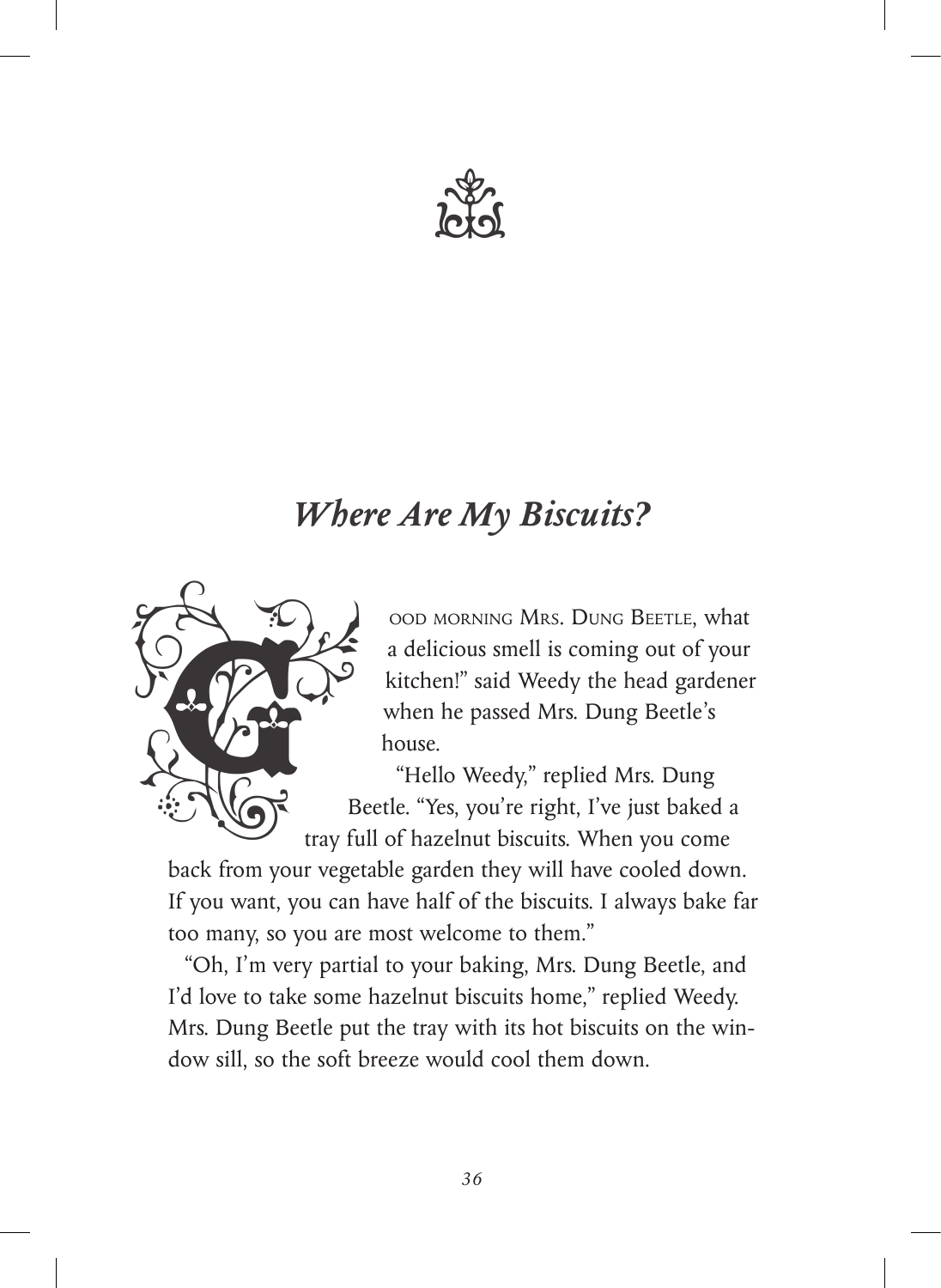But it wasn't only Weedy who was very partial to freshly baked hazelnut biscuits. Even as far as Witch Hotsiposh's garden you could smell the freshly baked biscuits.

"Oh, what a delicious smell of freshly baked biscuits! That can only come from Elf Forest," said Witch Hotsiposh crabbily. "Hey you!" – and she pointed her long ugly finger at Raffi Raf the crow – "Fly to Elf Forest and see if you can find out where that delicious smell comes from!" (Witch Hotsiposh never ever said the polite friendly word 'please'. She was an unfriendly, selfish witch.)

"On my way," replied Raffie Raf. He jumped up, spread his black wings and flew in the direction of Elf Forest. The closer he came to Elf Forest the better he could smell the biscuits. "It must be coming from Mrs. Dung Beetle's kitchen," he thought.

And right he was! A tray full of freshly baked cookies was standing on the window sill of Mrs. Dung Beetle's kitchen. Quickly he flew back to Witch Hotsiposh and told her what he'd discovered.

"So it comes from Mrs. Dung Beetle's kitchen. Good to know that," said Witch Hotsiposh to herself. Then she grabbed her cape with extra deep pockets, jumped on her magic broom, and without even saying "thank you" or "goodbye" to Raffie Raf, she disappeared.

"I know where she's going," thought Raffie Raf – "straight to Mrs. Dung Beetle's kitchen. She'll take the lot and eat them all by herself. She won't offer me one single cookie, or even a crumb, I bet you!"

And right he was! Quickly Witch Hotsiposh flew to Mrs. Dung Beetle's house. Carefully she put her magic broom under a lemon tree. Then after looking around to check that no one

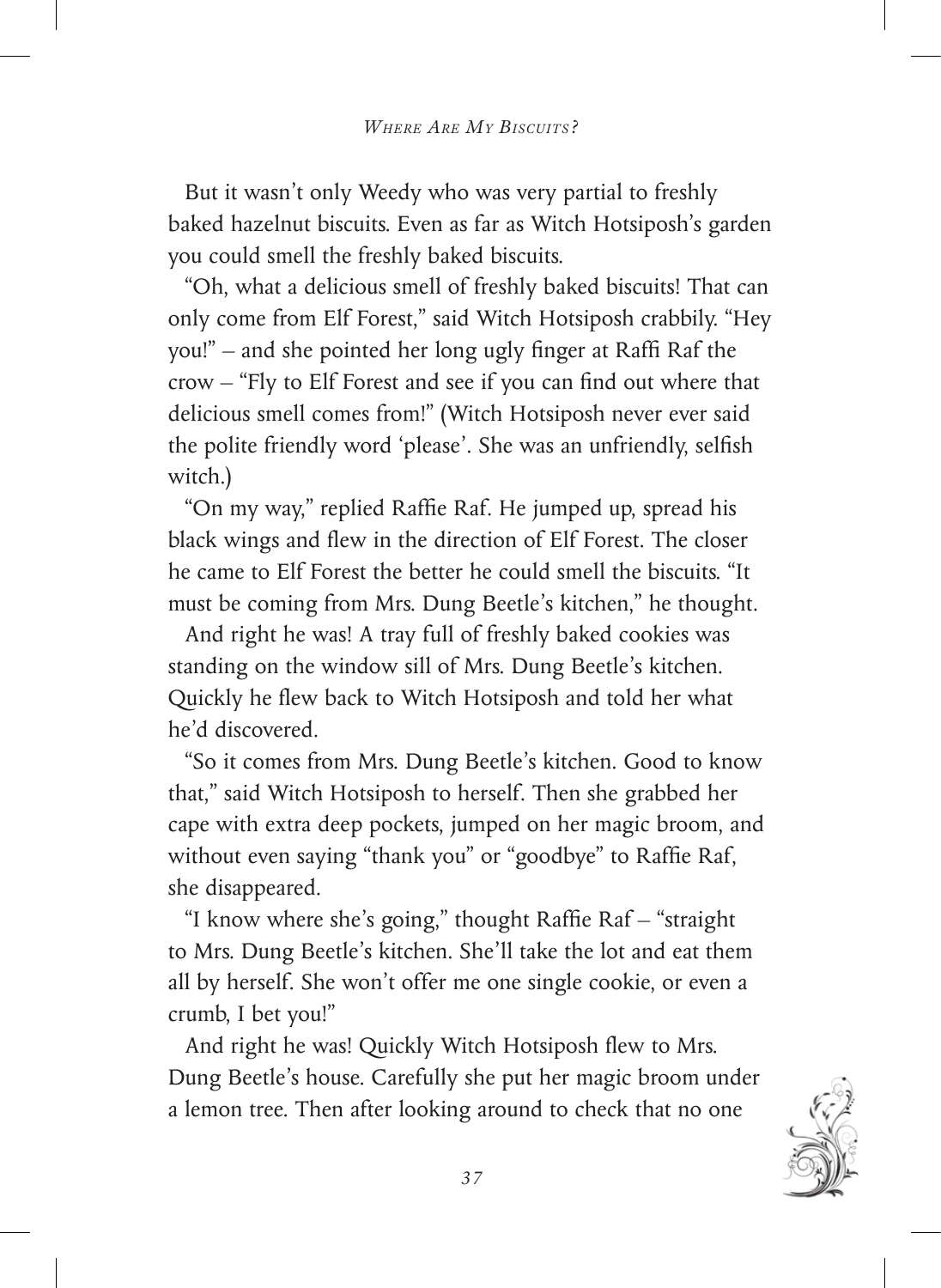*Enchanting Tales of Elf Forest 2*



was around to see her, she crawled slowly to the kitchen on her knees. She came closer and closer until she could see the tray with the biscuits.

"There they are, my favourites, hazelnut biscuits! It must be my lucky day," she whispered. Without any delay she quickly took the biscuits one by one from the tray and put them in the deep pockets of her cape. When all the biscuits had disappeared into her pockets she quickly crawled back to her magic broom, and off she went.

When Weedy had finished his work in the vegetable garden he put all the tools in his wheelbarrow. "Oh, I nearly forgot my spade," he said, and put the spade with the green handle carefully between the other tools in the wheelbarrow. Weedy knew that he had to take good care of his tools, otherwise they would rust and fall to pieces. "Now I'm on my way to Mrs. Dung Beetle to pick up the hazelnut biscuits she promised me this morning," he said to himself.

"Hello Weedy, good to see you. The biscuits are still on the window sill, I had nearly forgotten them," Mrs. Dung Beetle said.

"Good day Mrs. Dung Beetle. But I haven't forgotten your yummy hazelnut biscuits! All day long I've been waiting for this moment to pick them up. Your biscuits are so delicious!" Weedy replied.

But oh! what a terrible disappointment when they saw the empty tray on the window sill. Not a crumb was left.

"Well I never! Who could have done such a naughty thing?" cried Mrs. Dung Beetle. "There's not even one biscuit left!" Weedy couldn't believe his eyes either: the tray was completely empty.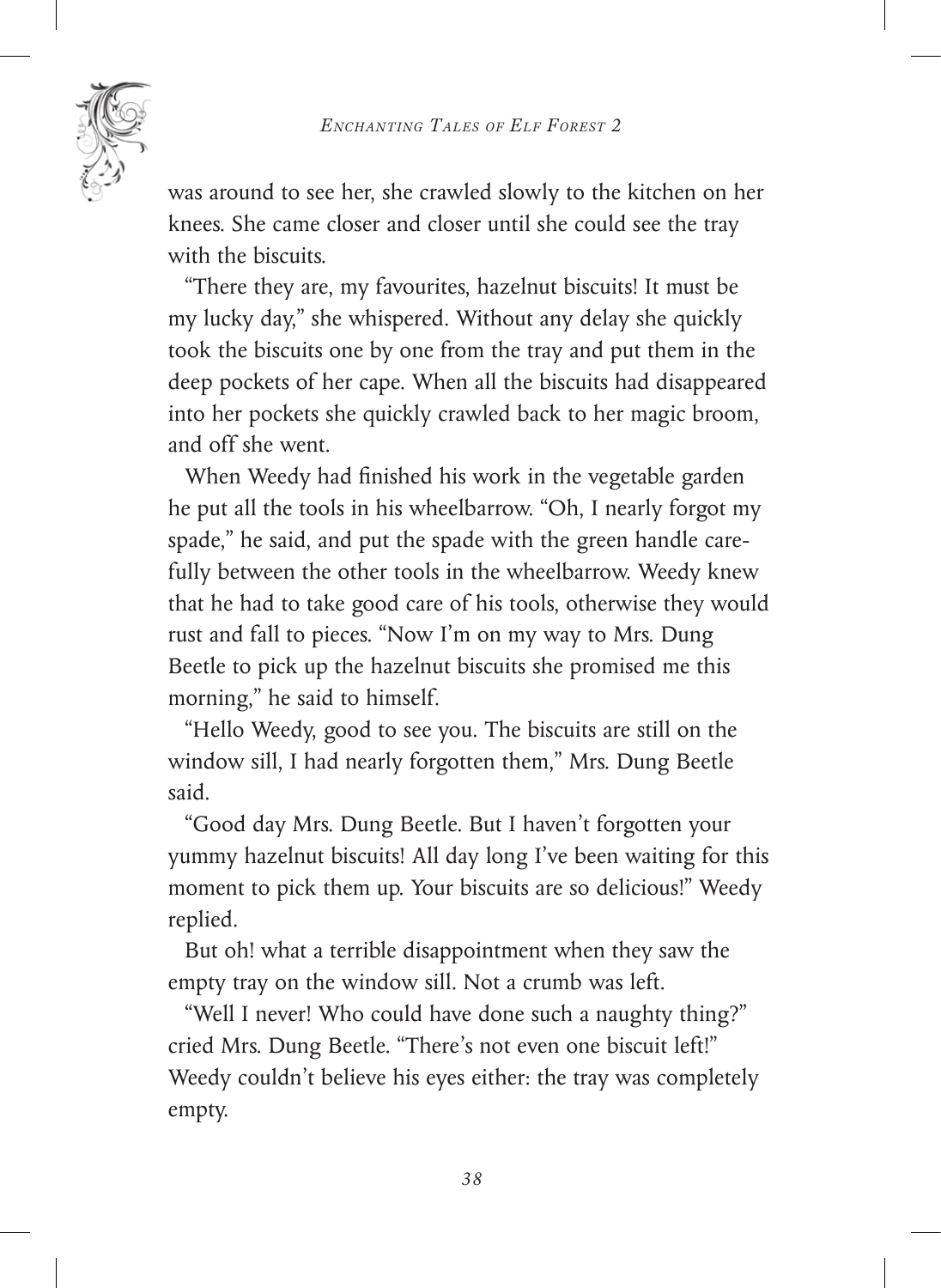"The only ones who come close to my house are old Mr. Centipede and the Worm family," said Mrs. Dung Beetle. "Mrs. Worm cooks and bakes nearly every day, and always brings a plate with delicious things to her neighbour, Mr. Centipede. She thinks that Mr. Centipede doesn't look after himself very well, and now she treats him as one of her own family. Mrs. Worm is a real gem to do such a kind thing."

"Well, that is indeed very kind of her," replied Weedy. "And I am sure that no-one in this compost heap would ever steal."

"Never  $-$  I'm sure of that!" replied Mrs. Dung Beetle.

"Now Mrs. Dung Beetle, don't you worry about the biscuits too much. They are only biscuits and perhaps you can bake some new ones," said Weedy.

"That's not the point!" replied Mrs. Dung Beetle in an angry voice. "Someone took them without asking first, and I want to know who has done that."

"I have an idea how we can find that out, Mrs. Dung Beetle," said Weedy. "Your hazelnut biscuits are so yummy that for sure the thief will come back when he smells the baking again."

"And what do you have in mind, my friend?" replied Mrs. Dung Beetle.

"Why don't you bake a new batch of hazelnut biscuits and instead of putting sugar in the dough, put in a handful of salt and a spoonful of pepper. Whoever steals them will get a nasty surprise, I bet you!" said Weedy.

"What an excellent idea, Weedy! That's what I will do," replied Mrs. Dung Beetle. As it was already late in the afternoon, she decided to do the 'special yucky baking' tomorrow morning.

The next morning Mrs. Dung Beetle put on her apron and started to select all the ingredients she would need for the

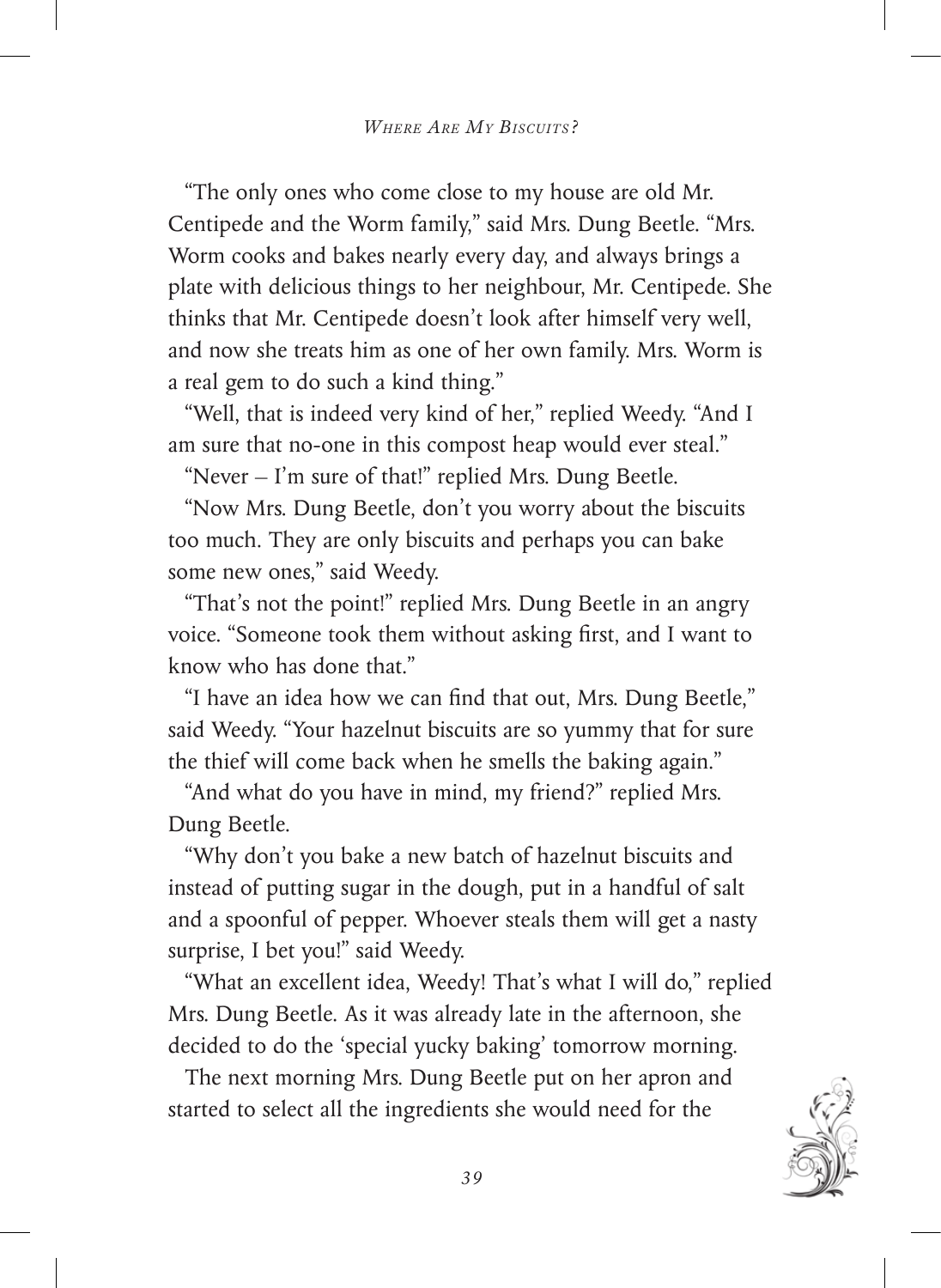

dough: butter, flour, hazelnuts, two eggs and a cup of lukewarm milk. "And now the two most important ingredients," she laughed, while walking to the cupboard. "Salt – lots of salt and heaps of pepper. That's what I need."

Mrs. Dung Beetle washed her hands, put her cap on her head, and then carefully put all the ingredients in a clean bowl. Then she started to knead the dough thoroughly. After a while she thought that it was ready.

As Mrs. Dung Beetle was a very curious lady, she put one of her fingers into the dough. Then she put her finger in her mouth. The next moment she thought she was on fire. "Water, water! I need water!" she cried, and ran to the tap. Mrs. Dung Beetle had never drunk so much water in such a short time! Soon she had to laugh at what had happened, and finished the biscuits with some hazelnut pieces on top of each one.

Again the smell of the freshly baked biscuits wafted through Elf Forest and all the way to Witch Hotsiposh's house. Witch Hotsiposh couldn't believe her ugly long nose when she smelt the biscuits. "Well I never! It's hard to believe, but Mrs. Dung Beetle must have baked another lot of biscuits. This will be my lucky day!"

She grabbed her cape with the big pockets, put her black pointed hat on, and jumped on her magic broom. Then she flew straight to Mrs. Dung Beetle's house, put her magic broom under the lemon tree, and crawled on her knees to the kitchen window. "Yummy," she gloated. "I'm just in time again. All these delicious hazelnut biscuits will be mine."

Quickly she put the biscuits in her deep pockets one by one. On her knees she crawled back to the lemon tree and grabbed her magic broom. In no time she landed her broom in the